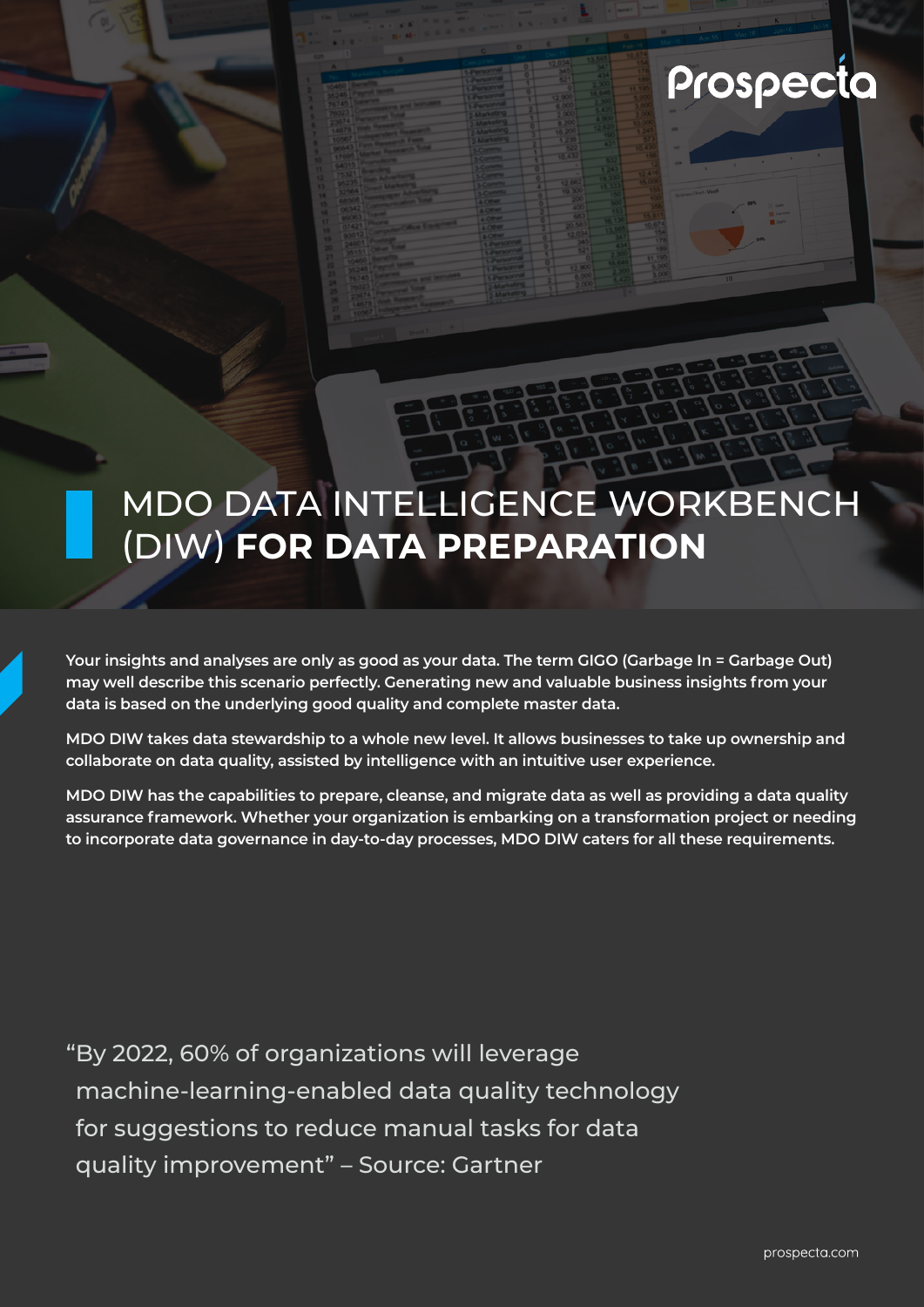

### **Data Preparation**

MDO DIW provides a workbench with pre-defined data models to validate and remediate data errors, with minimal human intervention.

The data readiness stage ensures that your data is ready for subsequent migration processes especially for digital transformation projects like S/4HANA, setting you up for future success.

- Data quality assessment
- □ Assess current quality of data, including opportunities for improvement and identification of which master data areas to be enriched and aligned with standards.
- □ Analyze data based on target structures and gaps, as well as specific analytics and reporting requirements.
- □ Data readiness monitoring in terms of risks during transformation stage.
- Definition and setup
- □ Data quality metrics serve to identify data areas that lack clear definitions, have duplicates, or are incomplete.
- □ Definition of rules to address duplicates, standardization, corrections, and transformation, as well as target structure mapping.
- □ Definition of data enrichment strategy from content library or external sources as well as establishing a data retention strategy.
- □ Identification of Data Stewards and businessrelated roles for data preparation stage.
- Data preparation
- □ Data collection involving inclusion of required missing data.
- □ Data enrichment based on standards and external sources.
- □ Data remediation involving integration back to the source or direct fix at the source.
- □ Setup of approvals and audit trails for data audits.
- □ Provide the necessary data for Mock Cycles Integration/Excel Files.

#### **Leveraging DIW for S/4HANA Transformation Projects**

MDO DIW can be used to manage the data aspects of S/4HANA transformation projects as well as defining your overall data strategy.

- Preparation Phase
- □ Assist in the assessment and preparation of data – even before project kick-off based on the current data quality metrics. This should reduce 70% of the efforts during project phase.
- In-flight Phase
- □ Enable creation of rules with no coding required – adjustment and refinement of rules based on target design.
- □ Continuous improvement and collaboration with project team.
- □ A one-stop platform to manage data defects.
- Post Go-live Phase
- □ Ongoing data checking and cleansing, as well as execution of a data retention strategy.